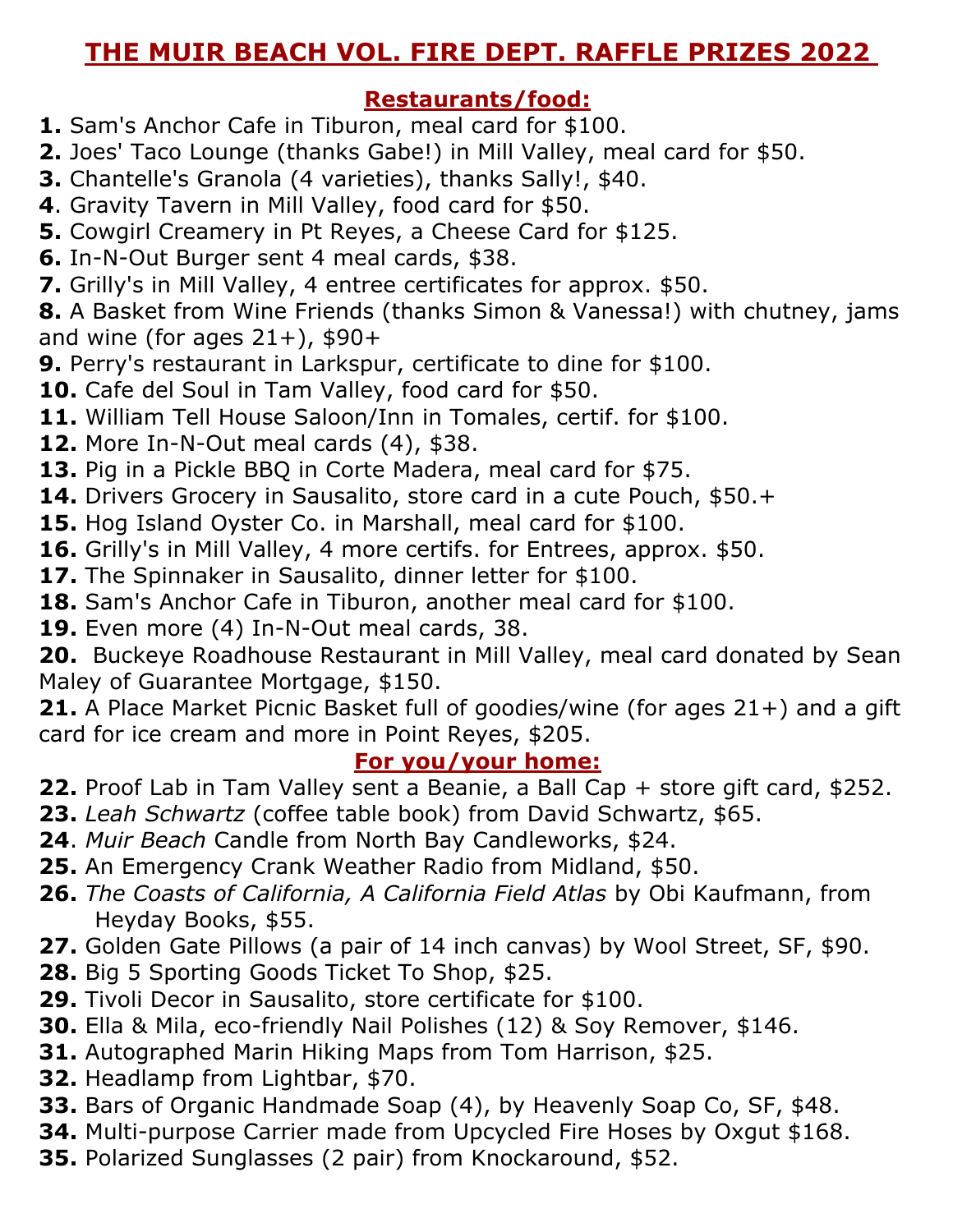- **36.** A San Jose Sharks Autographed Puck by #47 James Reimer + Holder, \$55.
- **37.** Another Emergency Crank Weather Radio from Midland, \$50.
- **38.** Sloat Garden Center, gift card for \$25.
- **39.** The *Chore Coat* (L) from Ecologyst, Victoria, BC, Canada, \$205.
- **40.** Muir Beach Photo Greeting Cards (13), by Laurie Piel, \$25.

**41.** *The Songs of Trees* and *Sounds Wild and Broken,* Autographed Books by David George Haskell, \$46.

- **42.** Juniper Ridge Incense 6-Pack Gift Set, \$60.
- **43.** Cabaline Country Emporium & Saddlery in Pt. Reyes, gift card for \$40.
- **44.** Another Emergency Crank Weather Radio from Midland, \$50.
- **45.** *Tamalpais Walking* by Tom Killion/Gary Snyder, from Heyday Books, \$25.
- **46.** *Muir Woods* Candle from North Bay Candleworks, \$24.
- **47.** Golden Gate Dopp Kit by Wool Street, SF, \$30.
- **48.** Garden Gloves, *The Digger*, from Woman's Work, \$20.
- **49.** Another Emergency Crank weather radio from Midland, \$50.
- **50.** Sausalito Picture Framing, a Prisma frame and a store certificate for custom framing or digital printing, approx. \$200. total
- **51.** More Ella & Mila eco-friendly Nail Polishes & Soy Remover, \$146.
- **52.** *California's Wild Coast* by Tom Killion/Gary Snyder, from Heyday Bks, \$30.
- **53.** Denim Pot Holder and Apron by Mi Cocina, SF, \$147.
- **54.** More Polarized Sunglasses (2 pairs) by Knockaround, \$56.
- **55.** A Waxed Canvas Dopp Kit by Wool Street, SF, \$40.
- **56.** More Muir Beach Photo Greeting Cards (13), by Laurie Piel, \$25.
- **57.** The Woolies Socks (2 pair), from Ecologyst, Canada, \$40.
- **58.** Juniper Ridge, *Cascade Forest* Candle, \$39.
- **59.** Another Headlamp from Lightbar, \$70.
- **60.** Rene's Gardens, e-gift card for \$35.
- **61.** *The California Field Atlas* by Obi Kaufmann, from Heyday Bks, \$45.
- **62.** Another Emergency Crank Weather Radio from Midland, \$50.
- **63.** A Clutch made from Upcycled Fire Hoses, by Oxgut, \$35.
- **64.** *Mt. Tam* Candle from North Bay Candleworks, \$24.
- **65.** Another Waxed Canvas Dopp Kit by Wool Street, SF, \$40.
- **66.** More Ella & Mila eco-friendly Nail Polishes & Soy Remover, \$146.
- **67.** Another Emergency Crank Weather Radio from Midland, \$50.
- **68**. Ameoba Music, SF/Berkeley store certificate, \$100.
- **69.** A Football from the SF 49ers #16 Jesse Sapolu, \$50.
- **70.** Eastern Forest Playing Cards by Ellen Litwiller & David G. Haskell, and Original Art of Card #6 & 9 by Ellen Litwiller, \$!

## **For the kids/pets:**

- **71.** Earthbath's Oatmeal & Aloe dog/cat Grooming Wipes (2 tubs), \$32.
- **72.** *Clue Box* Escape Room Puzzle (ages 14+) from The Art of Play, \$40.
- **73.** A Fire Plane from Green Toys, \$20.
- **74.** Sea Otter Jack-in-the-Box (ages 3+), from Jack Rabbit Creations, \$40.